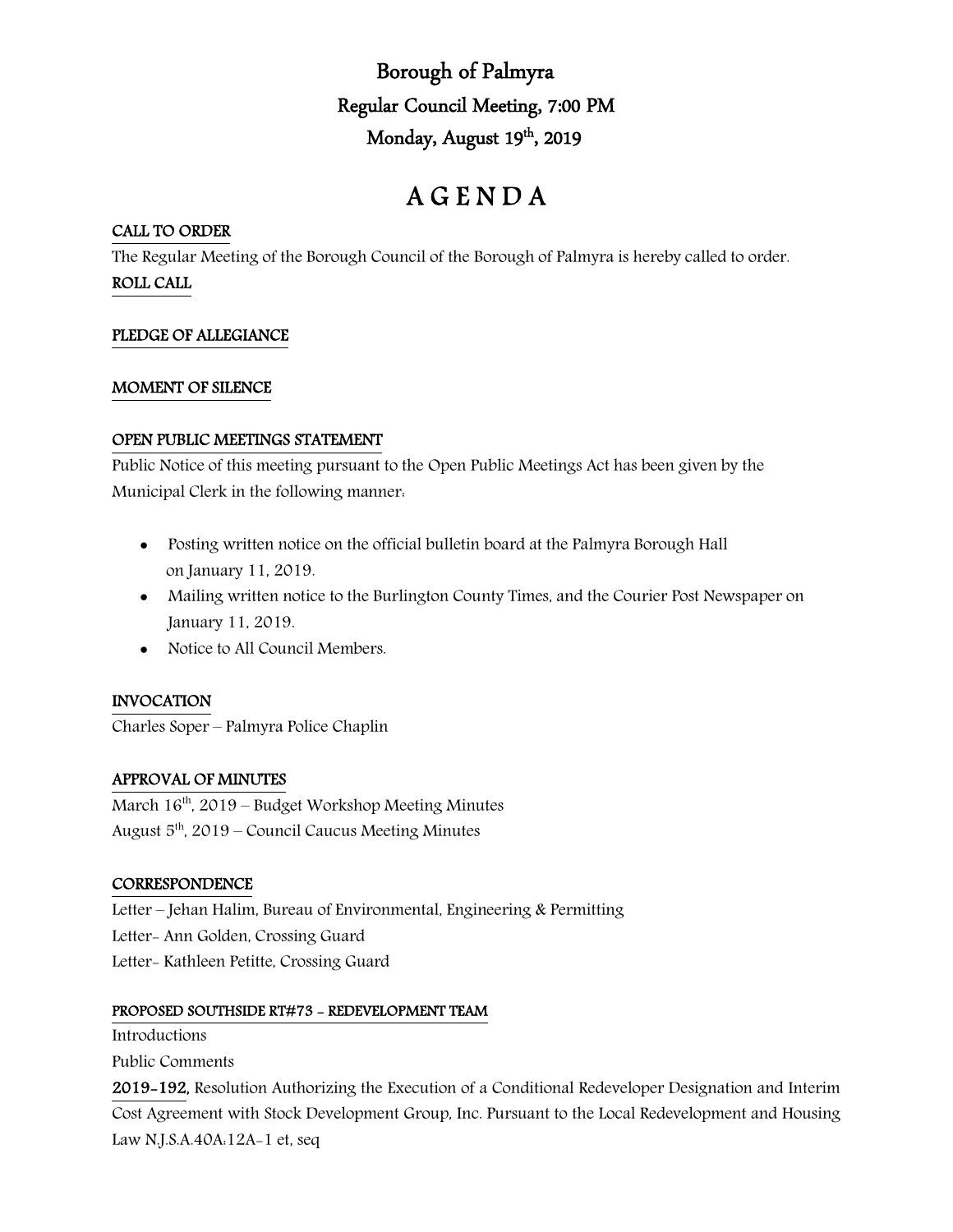#### PUBLIC PORTION

This public portion is for discussion on professional updates, resolutions and ordinances listed on the agenda. Please sign in at the podium, state your name and address for the record. Council will give all comments appropriate consideration. Each citizen will be allotted up to five (5) minutes to speak, in order to allow everyone an opportunity to ask questions and express their opinions or concerns. Please direct all comments to the Mayor. Each citizen may only speak once during each public portion

#### ORDINANCE ON FIRST READING - Public Hearing – September 16th, 2019

Ordinance 2019-08, An Ordinance of the Borough of Palmyra in the County of Burlington, State of New Jersey, Amending Chapter 158, Article X of the Code of the Borough of Palmyra Regarding Signs. Ordinance 2019-09, An Ordinance of the Borough of Palmyra in the County of Burlington, State of New Jersey, Amending Chapter 195, of the Code of the Borough of Palmyra.

#### RESOLUTIONS – Consent Agenda

Resolution 2019-193 to Resolution 2019-203 will be enacted as a single motion, if any resolution needs additional discussion it will be removed from the consent agenda and voted on separately.

Resolution 2019-193, Resolution Authorizing the Sale of Property No Longer Needed for Public Use on a Online Auction Website or Disposal as Scrap

Resolution 2019-194, Resolution of Governing Body Acknowledging Receipt of and Certification of the 2018 Municipal Audit

Resolution 2019-195, Resolution to Cancel Certain Reserves Identified in the 2018 Audit

Resolution 2019-196, Resolution Authorizing the Refund of Marriage License Fees Paid in the amount of \$28.00 to Ethan Thornton, Jr. and Tajah Moore

Resolution 2019-197, Resolution authorizing Change Order #5 to Charles Marandino, LLC for the 2018 Road Program project in the additional amount of \$1,974.00 per ERI's recommendation letter dated August 2, 2019.

Resolution 2019-198, Resolution authorizing Change Order #2 to Pioneer General Contracting for the 2019 Misc. Concrete Construction project in the decreased amount of \$8,123.70 per ERI's recommendation letter dated August 2, 2019.

Resolution 2019-199, Resolution Authorizing the Purchase of a Kubota B26TLB Which is a Capital Improvement exceeding \$15,000.00 from Cherry Valley Tractor Sales Per their Proposal Dated August 13th, 2019 in the amount of \$38,286.5s Under New Jersey State Approved Co-Op #65MCESCCPS

Resolution 2019-200, Resolution Authorizing the Purchase of a Toro Dingo TX 1000 Wide Track which is a Capital Improvement exceeding \$15,000.00 from Cherry Valley Tractor Sales per their Proposal Dated August  $12<sup>th</sup>$ , 2019 in the Amount of \$45,809.84 Under New Jersey State Approved Co-Op #65MCESCCPS

Resolution 2019-201, Resolution Authorizing the Purchase of a 7 Ton Tandem Axil Trailer which is a Capital Improvement from Cherry Valley Tractor Sales Per their Proposal Dated August 14<sup>th</sup>, 2019 in the Amount of \$7,999.00 Under New Jersey State Contract #A78905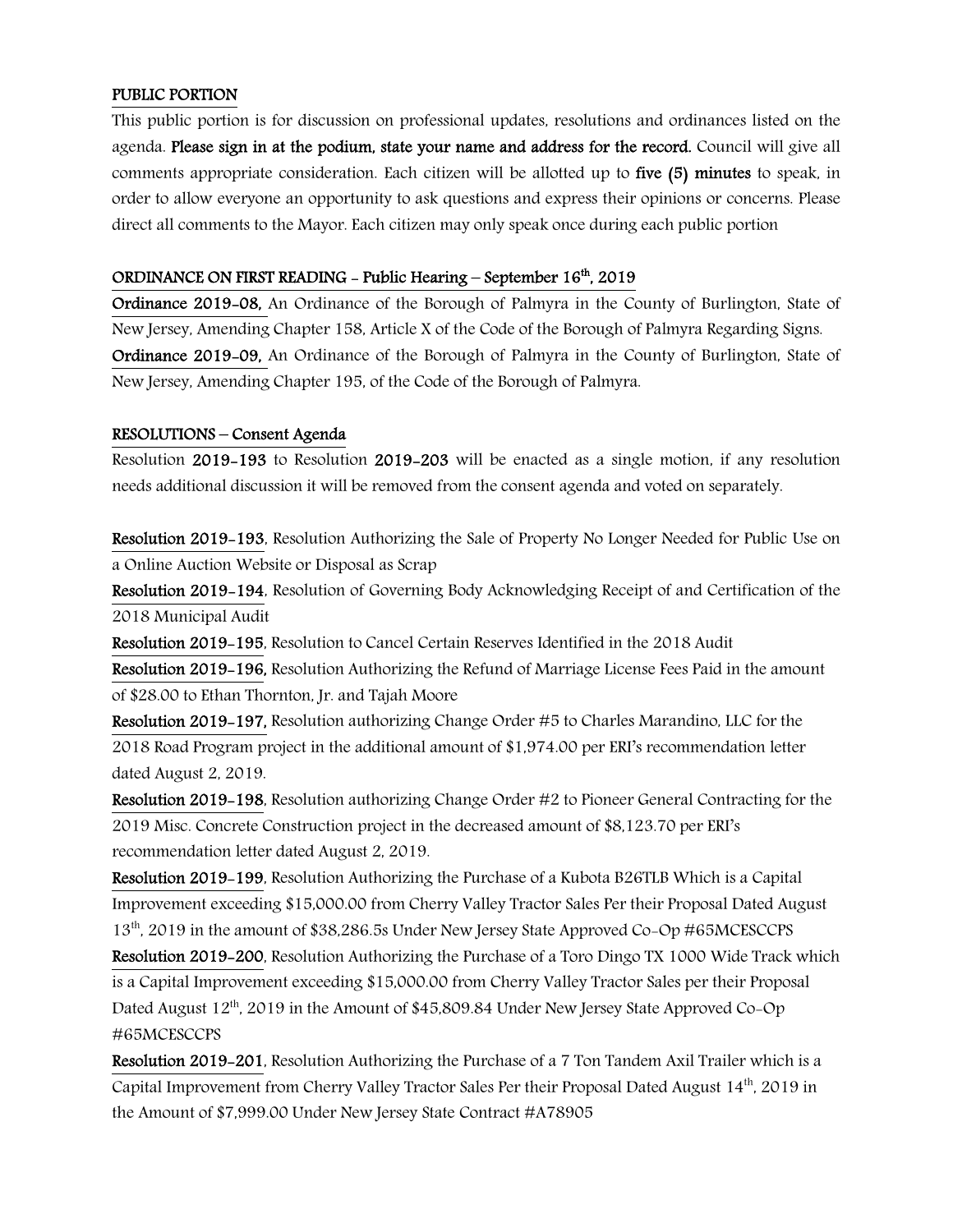Resolution 2019-202, Resolution of Borough Council of the Borough of Palmyra Authorizing and Approving the Borough of Palmyra Police Department's Application and Participation for Enrollment in the Law Enforcement Support Office (LESO) 1033 Program

Resolution 2019-203, Resolution Authorizing the Payment of Bills for the Month of August 2019 In the Amount of \$1,681,146.16

#### MOTION TO APPROVE TREASURERS REPORTS

• July

## COMMUNITY SPOTLIGHT

Enda Washington Webb – 100 years young on August  $10<sup>th</sup>$ , 2019

Burl Co Sheriff's Dept. and Dept. of Military & Veterans Services, 2<sup>nd</sup> Annual Veteran's Expo, October  $10^{th}$ ,  $2019$ 

The 4<sup>th</sup> Annual Constituent Services Fair, September 5<sup>th</sup>, 2019

#### PUBLIC REMINDERS

## DISCUSSION ITEMS

#### NEW Business

Public Events

- Summer Concerts- August  $20^{th}$ ,  $2019$  & August  $27^{th}$ ,  $2019$
- Farmers Market August  $22<sup>nd</sup>$ , 2019 and August  $29<sup>th</sup>$ , 2019
- Town Wide Yard Sale- September  $14<sup>th</sup>$ , 2019
- Dedication of Chief Payton I Flournoy, Sr. Park September  $7<sup>th</sup>$ , 2019

Mortgage Subordination request

Volunteer Accident Insurance renewal Burlington County - Residential Energy Aggregation Program Borough Hall sanitary sewer pit/pump Cinnaminson Ave trash collection - proposal to put carts in municipal parking lot Water coolers/fountains for BH, PD, PW & CC Tri-Boro EMS/Palmyra Ambulance Squad – update Fire Department staffing concerns Proposed Area in Need of Redevelopment – former K of C building Telephone service entities, proposed legislation – letter of support Annual Government Finance Officers Assoc. Conference, Atlantic City, September  $24^{th} - 27^{th}$  – approval required for Donna C Opportunity Zone Challenge Grant Downtown New Jersey program

#### OLD Business

Tony's Barber Shop Mural